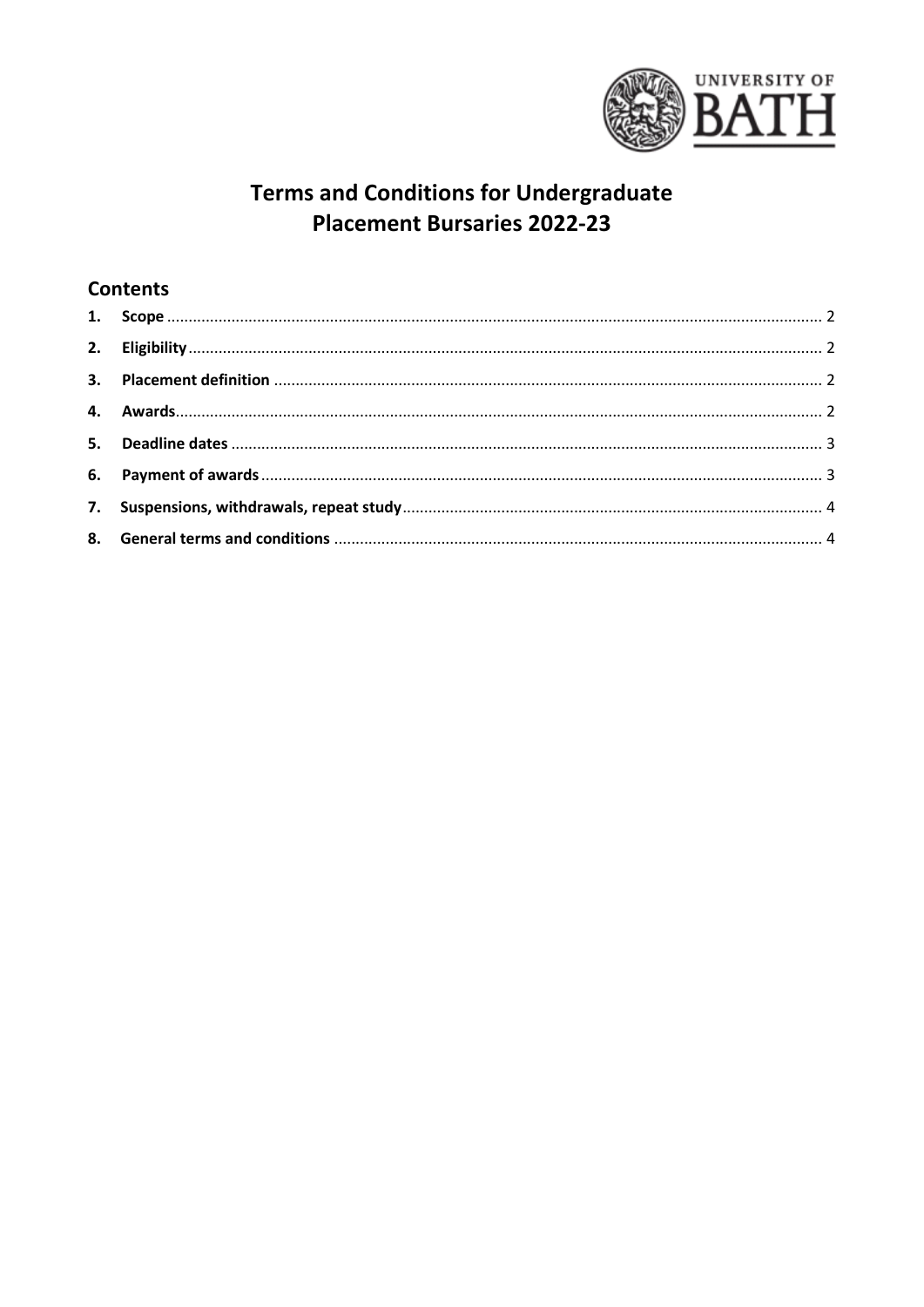### <span id="page-1-0"></span>**1. Scope**

These terms and conditions apply to **undergraduate** students who took up a place to study in 2012 or later, paying tuition fees of £9,000 per year or more. They apply to Placement Bursary awards made under the terms of the University's 2020-25 Access and Participation Plan.

<span id="page-1-1"></span>Awards are worth up to £2,000 as a single one-off payment in your placement period.

### **2. Eligibility**

- **2.1** You may be awarded a Placement Bursary if you meet the following criteria:
	- you commenced undergraduate studies in 2012 or later *and*
	- your course is defined as having a full-year (thick) or part-year (thin) unpaid placement period *and*
	- you are in receipt of the Bath Bursary *or*
	- you are in receipt of the Gold Scholarship *or*
	- you are in receipt of the Cowrie Foundation Scholarship

#### <span id="page-1-2"></span>**3. Placement definition**

#### **3.1** For the purposes of this bursary scheme a placement is defined as:

When a student is undertaking a thick or thin sandwich course that has a full/part year placement option as an integral part of their course. These courses have defined UCAS codes that identify them as an undergraduate degree course with placement.

Placements can be made up of paid or unpaid employment, research or study abroad.

**3.2** If you are in receipt of a payment that is classed as taxable income by your placement provider or country of placement, then you will be treated as if you are on a paid placement.

If you are in receipt of a paid allowance or stipend for your placement period, that is not subject to income tax, then you should be treated as if you are on an unpaid placement.

#### <span id="page-1-3"></span>**4. Awards**

**4.1** Awards will be automatic based on data held about you in your SAMIS record. There will be no need to submit an application. Please ensure your placement type is correctly recorded in your SAMIS record.

Your department placement team will require you to submit information about your placement via the placement task in your student SAMIS record. This will include submitting information whether you are on a paid or unpaid placement, or if you are receiving a stipend.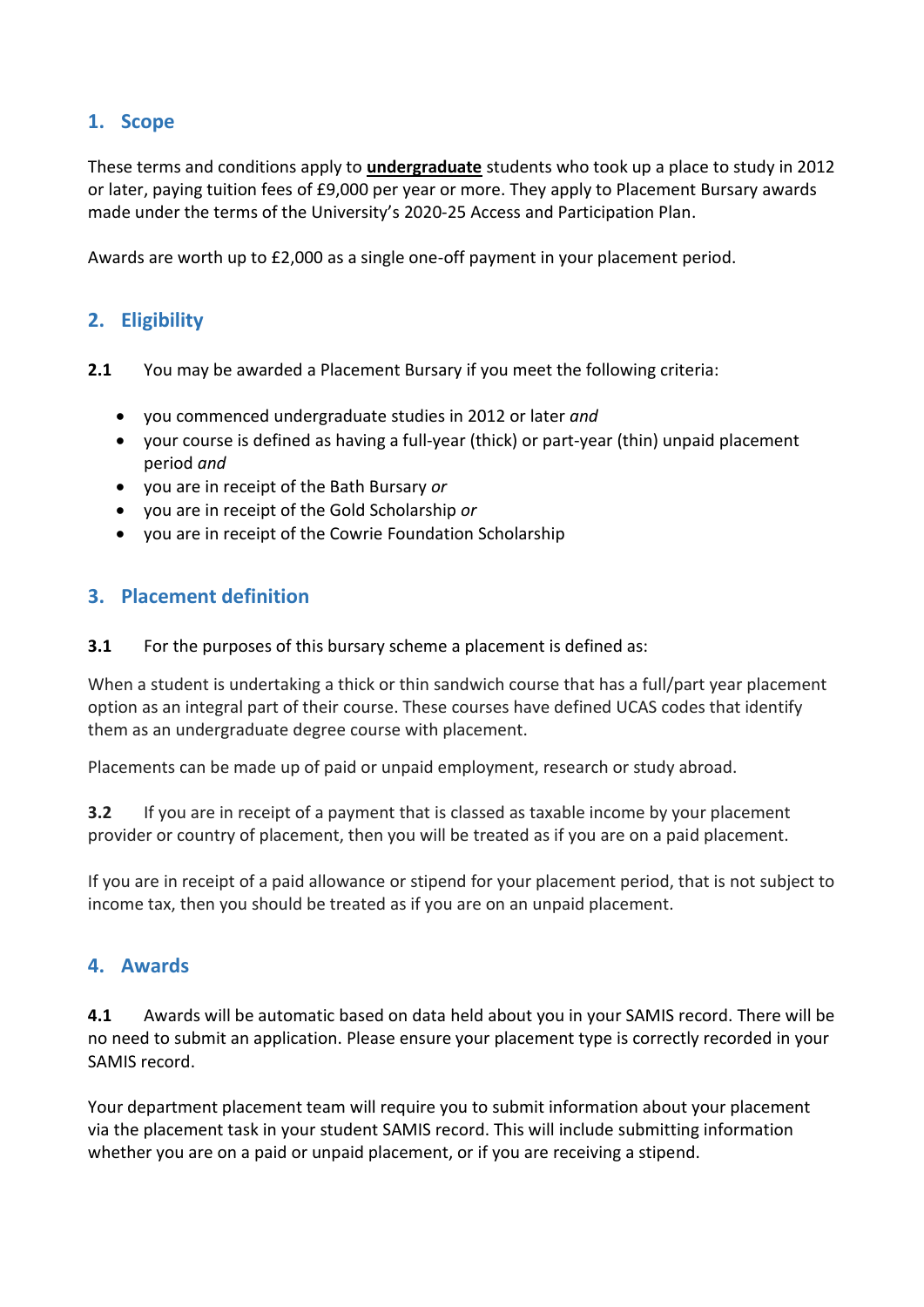| <b>Placement type</b>                                                                | <b>Award</b> |
|--------------------------------------------------------------------------------------|--------------|
| Thick sandwich course full year that is unpaid or study                              | £2,000       |
| Thick sandwich course full year that is a combination of paid and study or<br>unpaid | £1,000       |
| Thin sandwich course part year that is unpaid or study                               |              |

**4.2** If you are undertaking a full-year paid or a thin sandwich paid placement you will not be eligible for the Placement Bursary. If you are concerned about your finances during your placement year, or any other year of study then we would recommend that you speak to [Student](https://www.bath.ac.uk/professional-services/student-money-advice/)  [Money](https://www.bath.ac.uk/professional-services/student-money-advice/) Advice to discuss your finances and other possible funding options.

**4.3** The Placement Bursary is subject to review and there is no guarantee that it will be available in future academic years.

## <span id="page-2-0"></span>**5. Deadline dates**

**5.1** The final date for us to consider students for a Placement Bursary award is 30 November 2022. Your placement information and SAMIS record need to be correctly updated by this date for us to determine your eligibility for a Placement Bursary award.

**5.2** Eligible students identified after this date will be considered at the discretion of the Scholarships & Bursaries Manager and Student Money Advice Team Leader. Awards may be dependent on available funds. Funding for the Placement Bursary is limited and we cannot guarantee awards for students who qualify after this date.

### <span id="page-2-1"></span>**6. Payment of awards**

**6.1** Prior to any payment being made we will check your SAMIS record to confirm your placement status to determine if you qualify for a Placement Bursary.

**6.2** It is the responsibility of you and your Departmental Placements Office to ensure that your placement information in your student SAMIS record is accurate and complete. If you are unsure, please speak to your Placements Team. We cannot be held responsible for errors in how your placement activity is recorded in the placements task.

**6.3** Awards will be paid as a single instalment for either the full £2,000 or the pro rata amount of £1,000 in December 2022, alongside the first instalment of your main Bath Bursary or Gold Scholarship.

**6.4** Payment will be made to the same bank account, as provided by you, for the Bath Bursary, Gold Scholarship or Cowrie Foundation Scholarship. If you need to update your bank account details, you can do so by logging into your Student SAMIS account and following the link 'enter or change financial support bank details' in the Bath Financial Support Package section.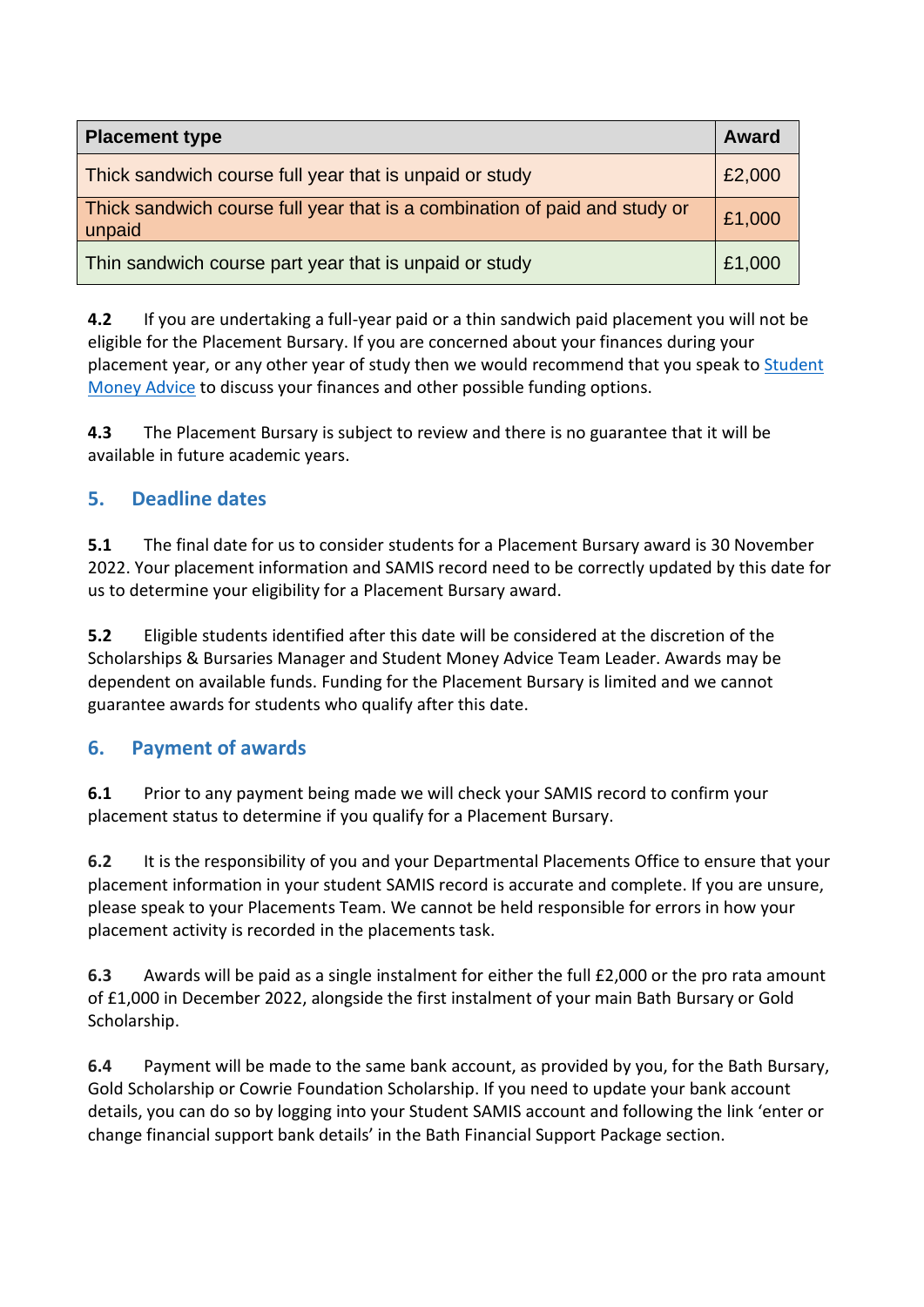## <span id="page-3-0"></span>**7. Suspensions, withdrawals, repeat study**

**7.1** If you suspend or leave your studies prior to payment of the Placement Bursary then you will not be eligible for payment in that year. You may, however, be eligible to receive the Placement Bursary upon your return from suspension, subject to meeting eligibility criteria.

**7.2** If you have received your Placement Bursary award and then suspend your studies in the same academic year, you will not receive a second Placement Bursary award if you decide to retake another placement year. In these circumstances you would need to speak with Student Money [Advice t](https://www.bath.ac.uk/professional-services/student-money-advice/)o discuss other possible funding options.

**7.3** The University will not seek to reclaim any bursary payments already made to you prior to your suspension/withdrawal.

## <span id="page-3-1"></span>**8. General terms and conditions**

**8.1** Placement Bursary awards will not normally be terminated, nor repayment required on the basis of academic failure, but they will not be paid during any repeat year or partial repeat year.

**8.2** The University reserves the right to terminate a Placement Bursary award in the case of any disciplinary action being taken against an award-holder. The University may also seek repayment of any Placement Bursary overpayment on a pro rata basis, should your award be terminated due to disciplinary action being taken.

**8.3** Awards are allocated for placements starting in the academic year 2022/23 only. Funding for future years is subject to review and may change.

**8.4** The University reserves the right to withdraw an award from anyone who is found to have misled the University about any aspect of their eligibility and to seek repayment of any monies already paid to them. In such cases the University may seek to recover any money paid as a debt in the county court (in which case it may also seek to recover additional sums such as interest, court fees and legal costs).

**8.5** There is no right of appeal and the University's decision is final in relation to your eligibility for an award based on your widening participation or your academic profile. You may make a complaint if you believe that you have not been considered for an award because of a procedural error, or you believe that there has been some other procedural problem with our allocating and awarding system. Complaints should be made under the terms of our [Admissions Complaints and](https://www.bath.ac.uk/corporate-information/applicant-complaints-and-appeals-procedure/)  [Appeals Procedure.](https://www.bath.ac.uk/corporate-information/applicant-complaints-and-appeals-procedure/)

**8.6** Please refer to the University webpages for [information about how we process student](https://www.bath.ac.uk/guides/data-protection-statement-for-student-registration/)  [data.](https://www.bath.ac.uk/guides/data-protection-statement-for-student-registration/) While you are a student at the University and after you cease to be a student, the University needs to collect, store, use and disclose certain data about you for purposes connected with your studies, including providing services to applicants, current students and alumni.

**8.7** Each year we may survey students about our funding schemes to evaluate and inform our strategies, as well as planning for future funding opportunities. Your survey responses will remain anonymous.